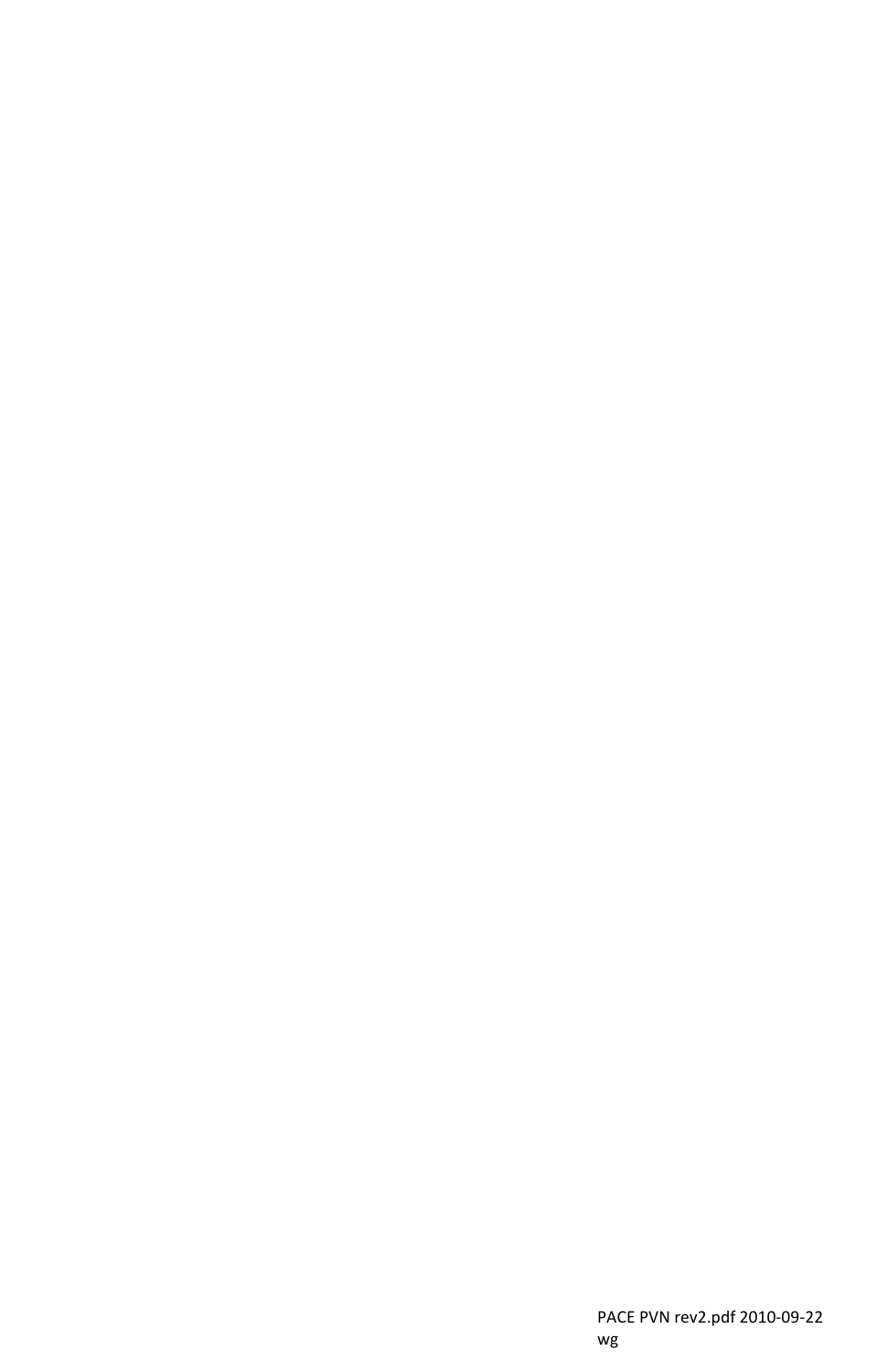This booklet has been modified, with the kind permission of the author, Dr Don Cegala, specifically for use in a partnership project of the Patient Voices Network (an initiative of Impact BC, with support from the BC Ministry of Health Services' *Patients as Partners* initiative) and the University of British Columbia Division of Healthcare Communication in the College of Health Disciplines. (2010)

The original title was:

#### **Communicating With Your Doctor**

By

#### Donald J. Cegala, Ph.D.

#### Professor of Communication and Family Medicine

The Ohio State University

Copyright  $\odot$  2001 Donald J. Cegala.

All rights reserved. No part of this publication may be reproduced or stored in any form without permission of the author.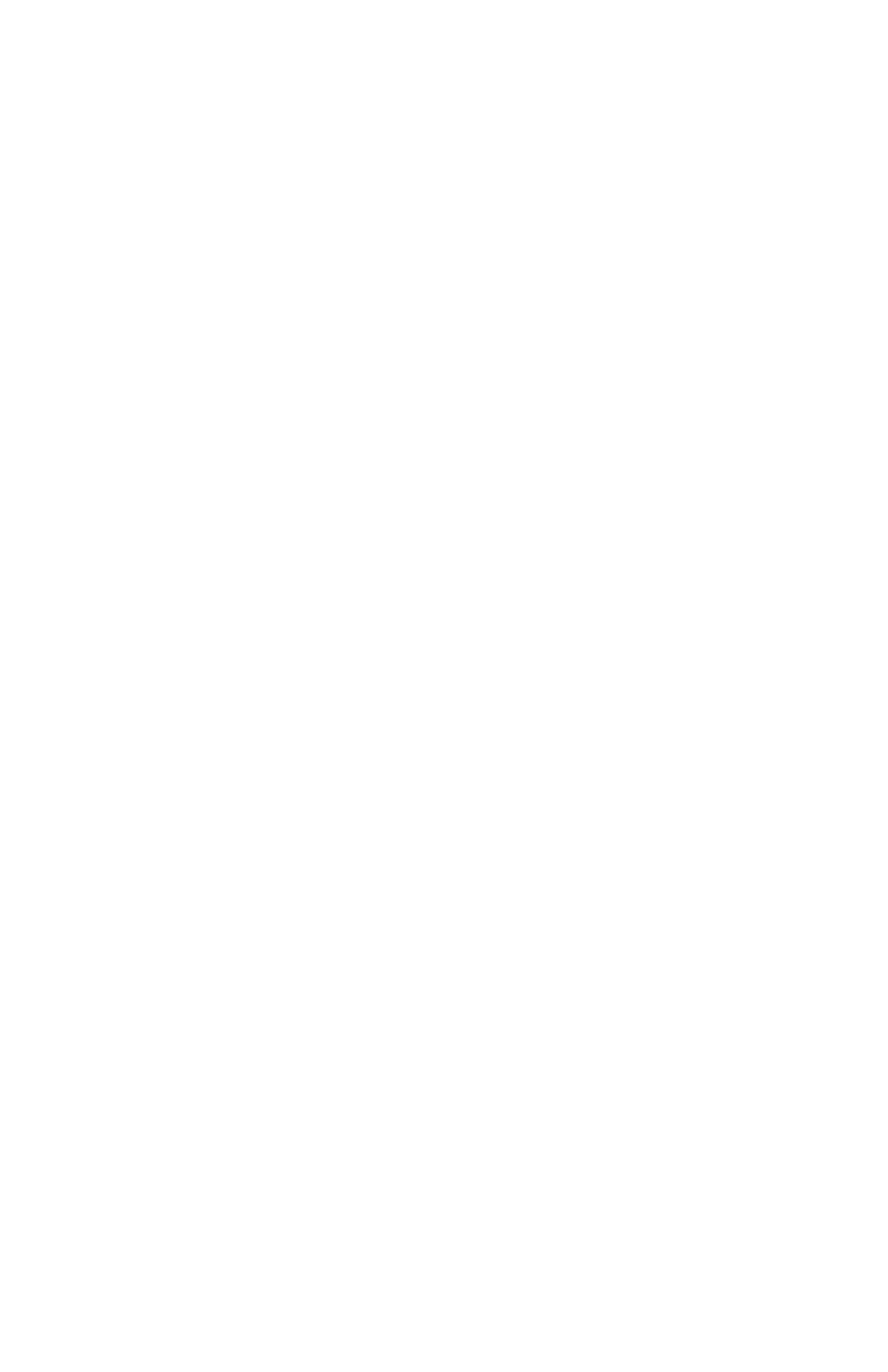# **Preface**

#### Dear Patient,

I have written this booklet to help patients get the most out of their time with doctors. It is the result of years of research with patients and doctors. I can assure you that most doctors are very happy when their patients

- Are prepared for their visit.
- State their concerns clearly and honestly.
- Provide a complete description of their medical condition.
- Ask questions about their illness and its treatment.
- Express problems with prescribed treatments.

My sincere hope is that this booklet will help you to do all of these and more.

In Peace and Good Health,

#### DJC

The Ohio State University School of Communication 3016 Derby Hall 154 N. Oval Mall Columbus, OH 43210 e-mail: cegala.1@osu.edu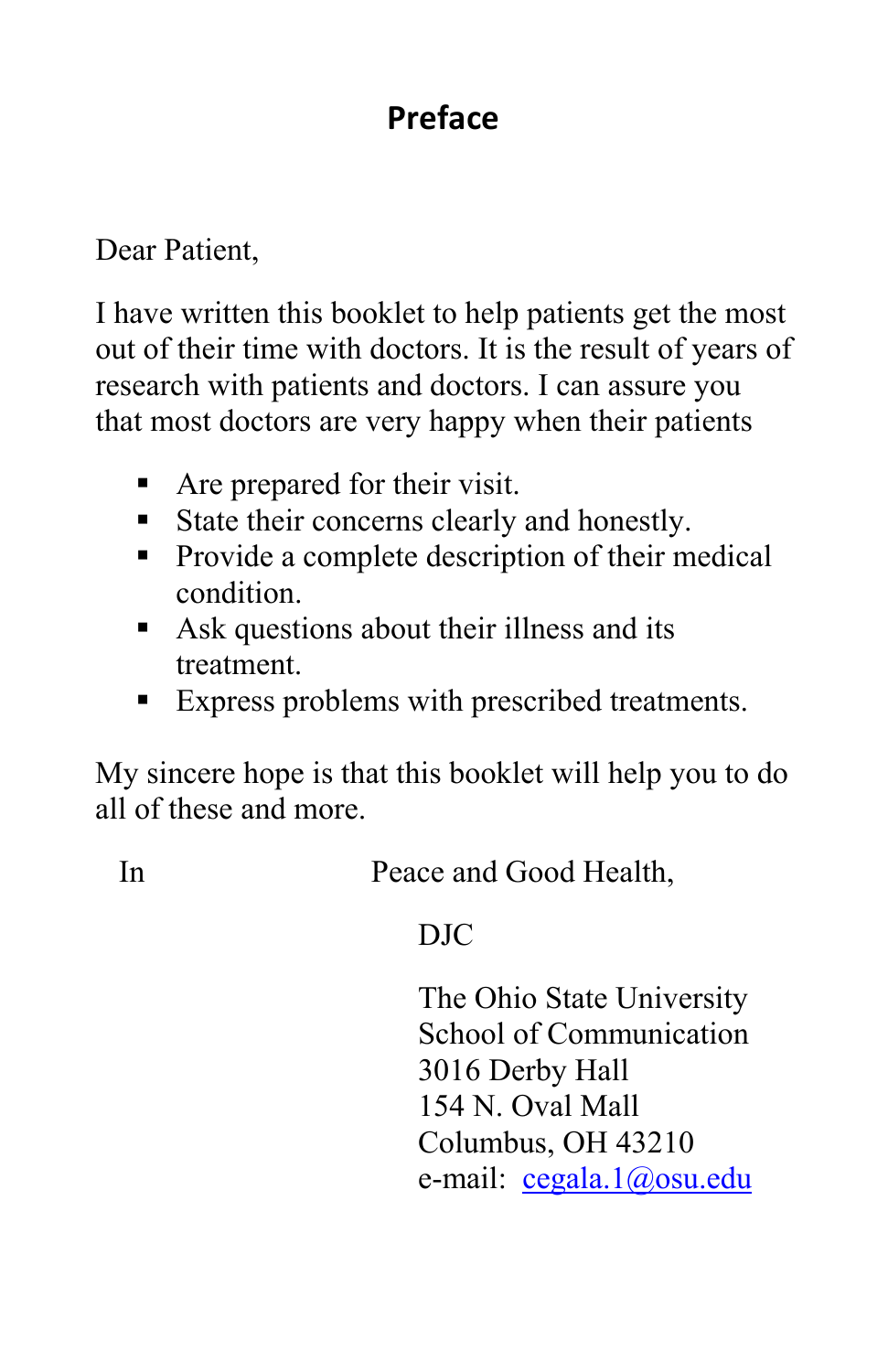The research upon which this booklet is based and the setting for which it was meant to be used is a visit with your Family Doctor or GP.

However, the basic principles and suggestions are useful in other settings, too. They are good communication skills and can help your visit with any health care professional.

> UBC Division of Health Care Communication & Patient Voices Network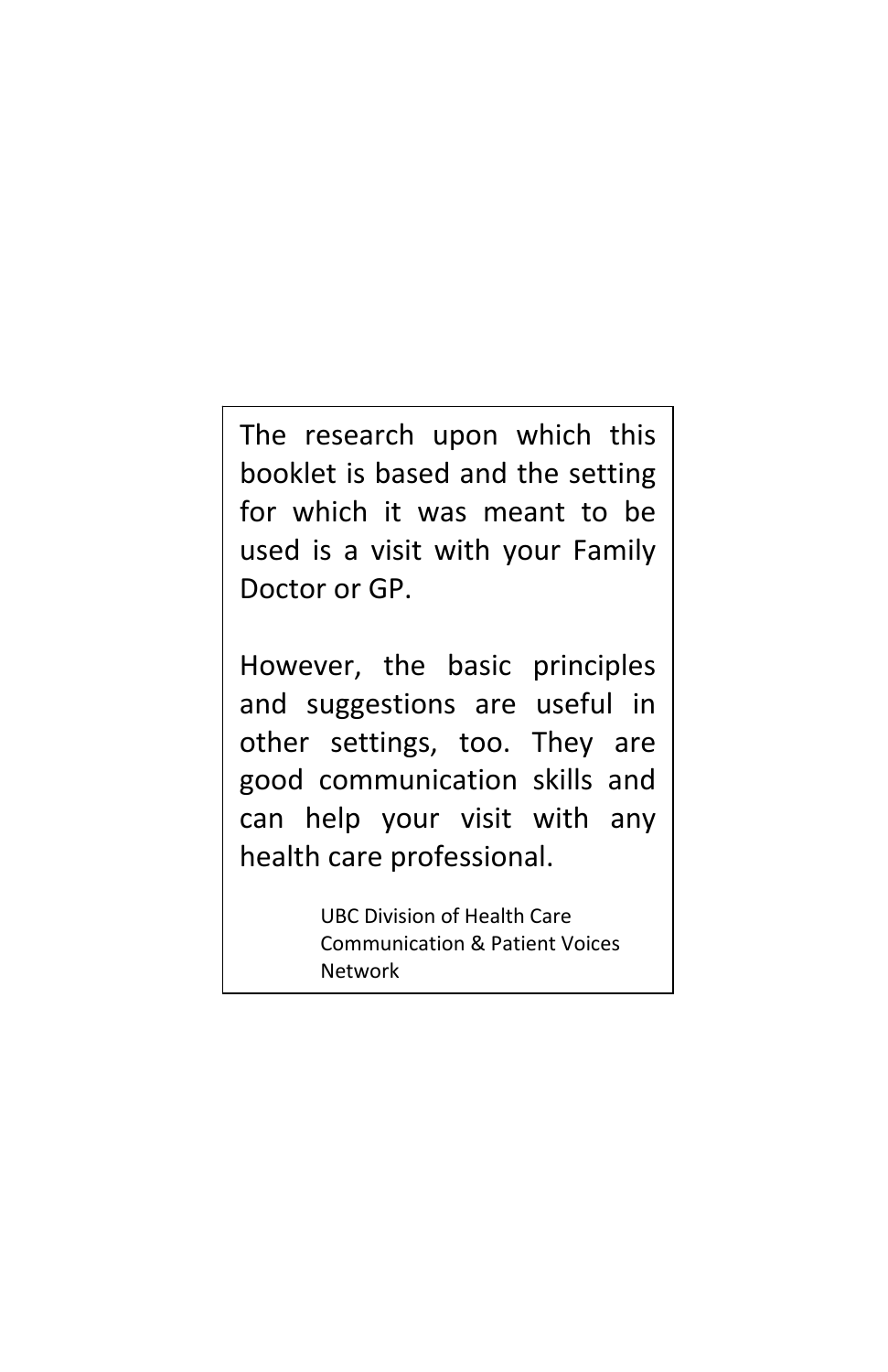#### **Introduction**

There are good reasons why patients should be effective

communicators:

- Doctors' appointments are usually limited to less than 10 minutes, so it's important for patients to be prepared and organized.
- The doctor's ability to determine what is wrong and how to treat it depends almost entirely on the communication between the doctor and patient.
- Science has provided many wonderful medications and tests. But the doctor's decision to order a test or prescribe a medication depends on what information is provided by the patient.
- In general, effective patient communication involves **Presenting** detailed information about how you are feeling.
	- **Asking** questions if desired information is not provided.
	- **Checking** your understanding of information that is given to you.
	- **Expressing** any concerns about the recommended treatment.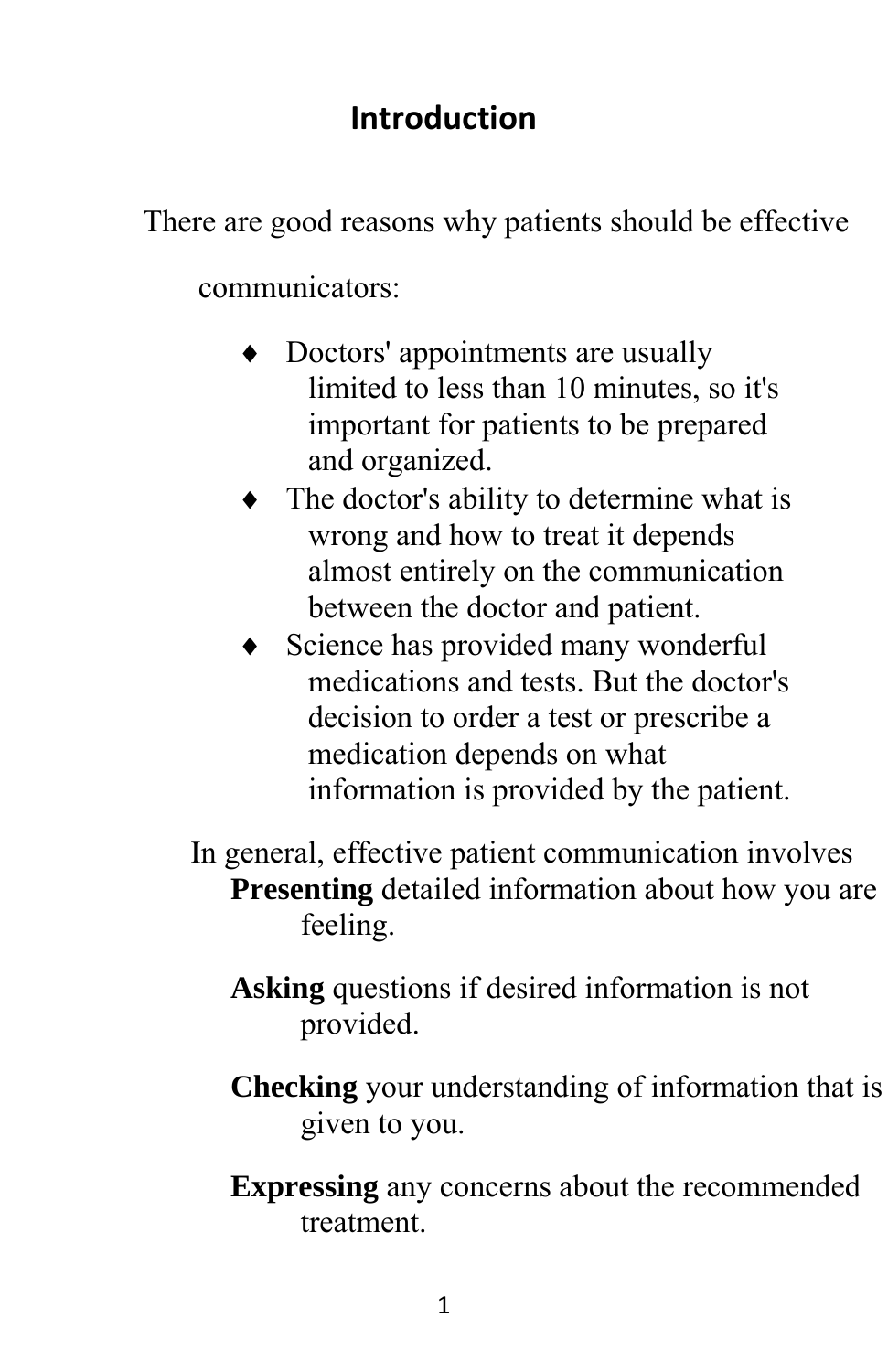Each section of this booklet is devoted to one of these communication skills. There are points where you may want to make notes. So, you might have a piece of paper and a pen handy.

# **Presenting Detailed Information About How You Are Feeling**

It is a good idea to think about what you want to accomplish *before* the actual visit with your doctor. For example, patients should be clear about the reasons for their visit and be able to state them right away. On a separate piece of paper, list the concerns you want to discuss with your doctor. Start with the topic that is most important to you. *Please do this now, before continuing with the rest of the booklet*.

Are any of the concerns you listed **new** medical conditions or **changes** in the way you are feeling since your last visit? If none are, you might skip to the section "Tips About Medications" on page 4.

It is especially important for you to think about, and even write down, the symptoms for any **new** or **changed** medical condition. The following points may help you to describe your condition:

- Do you experience pain? If so, where?
	- Is the pain constant, or does it come and go?
	- Is it a sharp pain or an ache?
- When did you first experience these symptoms?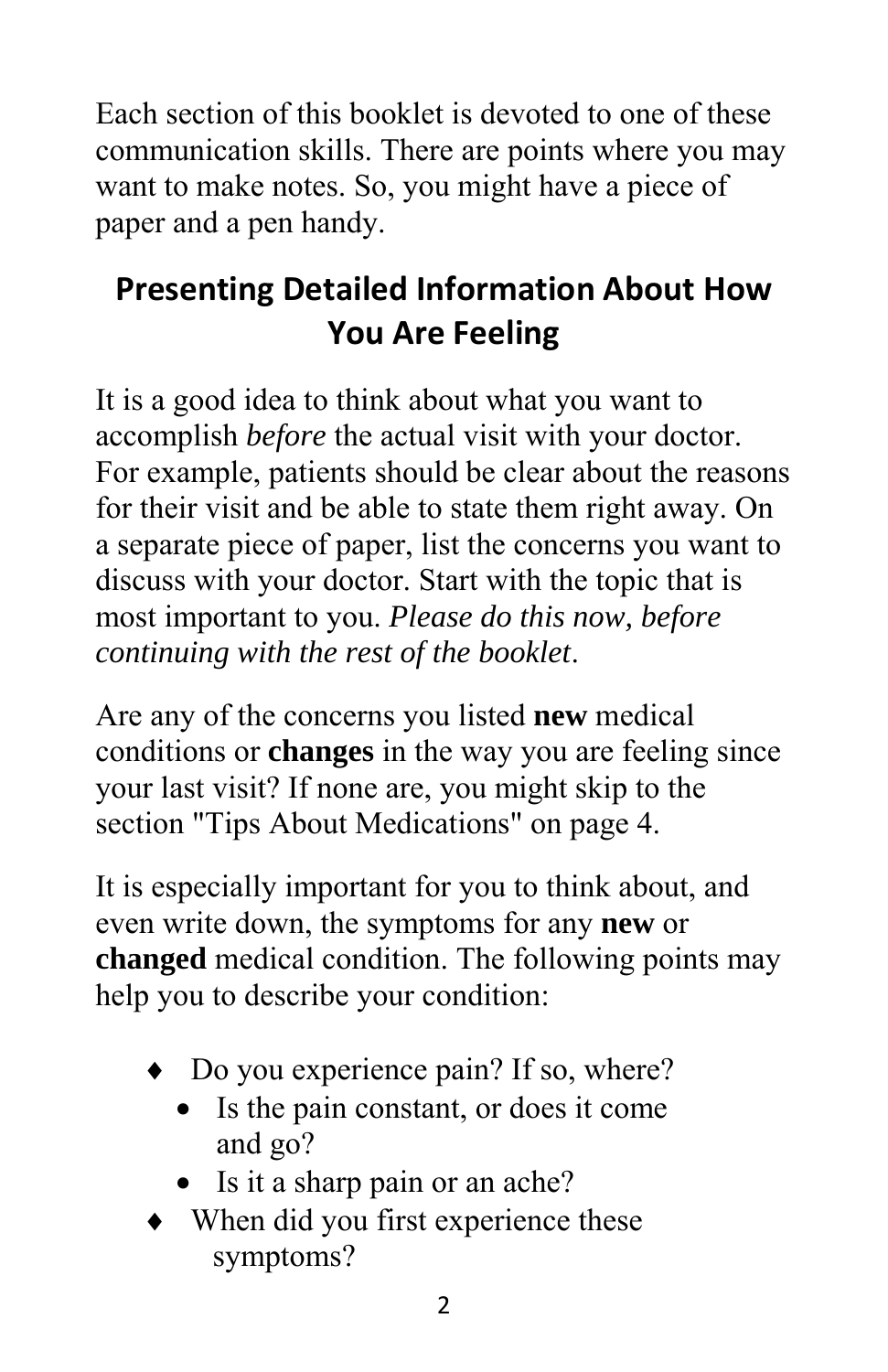- How often and when do you experience the symptoms? For example, before or after eating, when you get up in the morning, only after exercise?
- How long do the symptoms last (for example: seconds? minutes? days?).
- Does your discomfort increase with certain activity? If so, what activities?
- Have you taken any prescribed or overthe-counter medication for the problem? If so, what have you taken? Did you feel better? How did you take the medication, for example, how much and how often?
- Have you used other therapies for the problem, such as vitamins, massages, acupuncture, or physical therapy? If so, what and with what result?
- Does anything you do help this condition (for example: eating or not eating certain foods? doing or avoiding certain activity?) If so, what?
- Have you seen a doctor before about this condition? If so, when did you see the doctor? What was his/her name? How was the condition treated? Did you feel better?
- Are any of your symptoms related to problems, concerns or stress about events in your personal life at home, work or elsewhere? If so, please share your thoughts about these matters with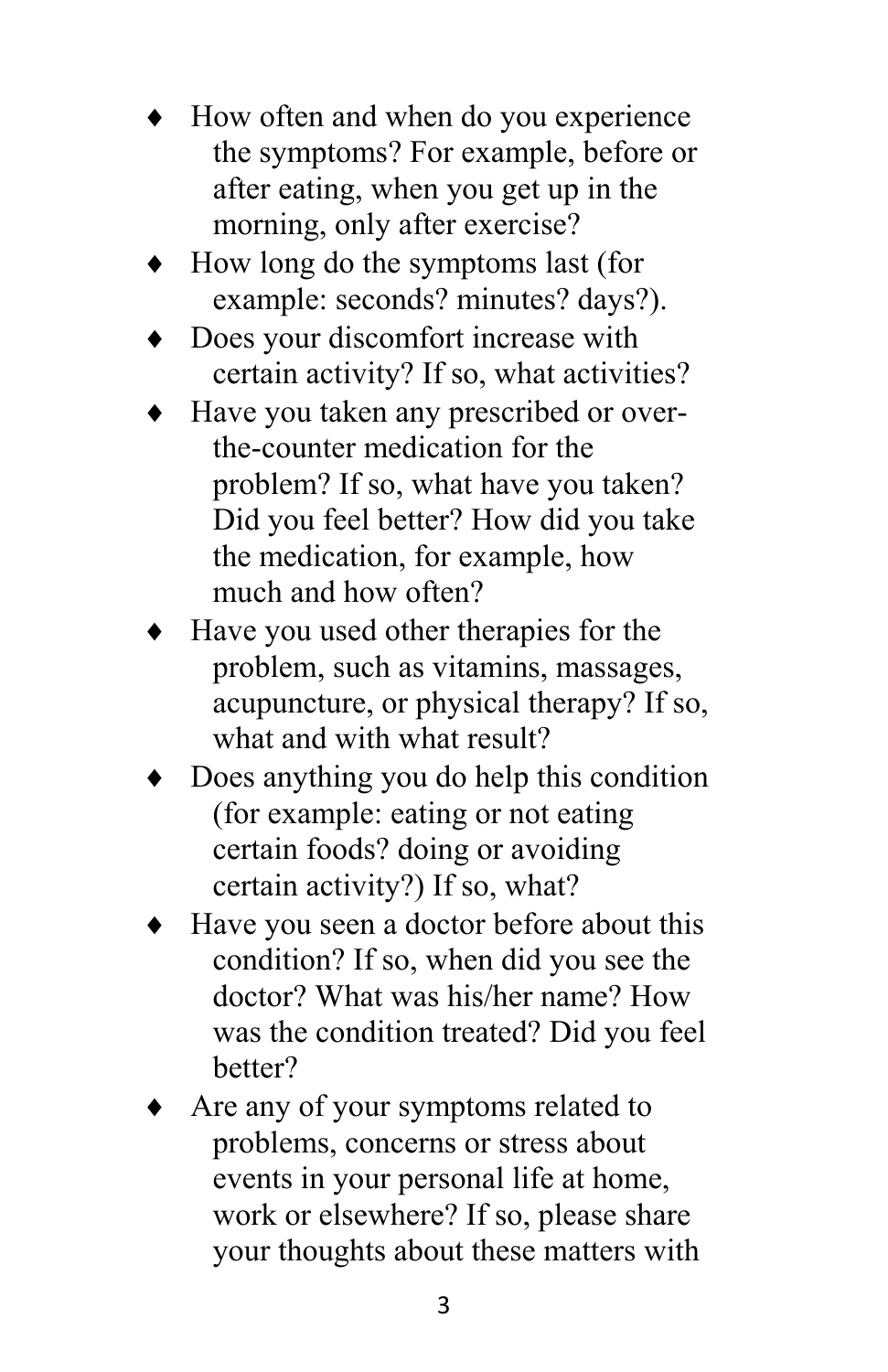your doctor. They may be important to your condition and how to treat it.

 Are you concerned that your symptoms may be a sign of a particular illness like cancer, heart disease or diabetes? If so, be sure to express this to the doctor and state the reasons why you are concerned.

#### Tips About Medications

- It is important for you to tell your doctor what medications you are taking, including those prescribed by other doctors and non-prescription vitamins, minerals and herbs. Your doctor may not remember all of the medications you are taking, even if he/she prescribed them.
- Bring all of your medications with you to the appointment. Or make a list of them, indicating the name, dosage, and how you take each medication (for example: Aspirin, two 250 mg tablets, three times a day with food).

#### What Do You Expect From The Visit?

At the moment, it may be difficult for you to state exactly what you expect the doctor to do about your medical condition. However, it may be helpful to you later on if you give some thought to this now. Write down any thoughts you have about what you think the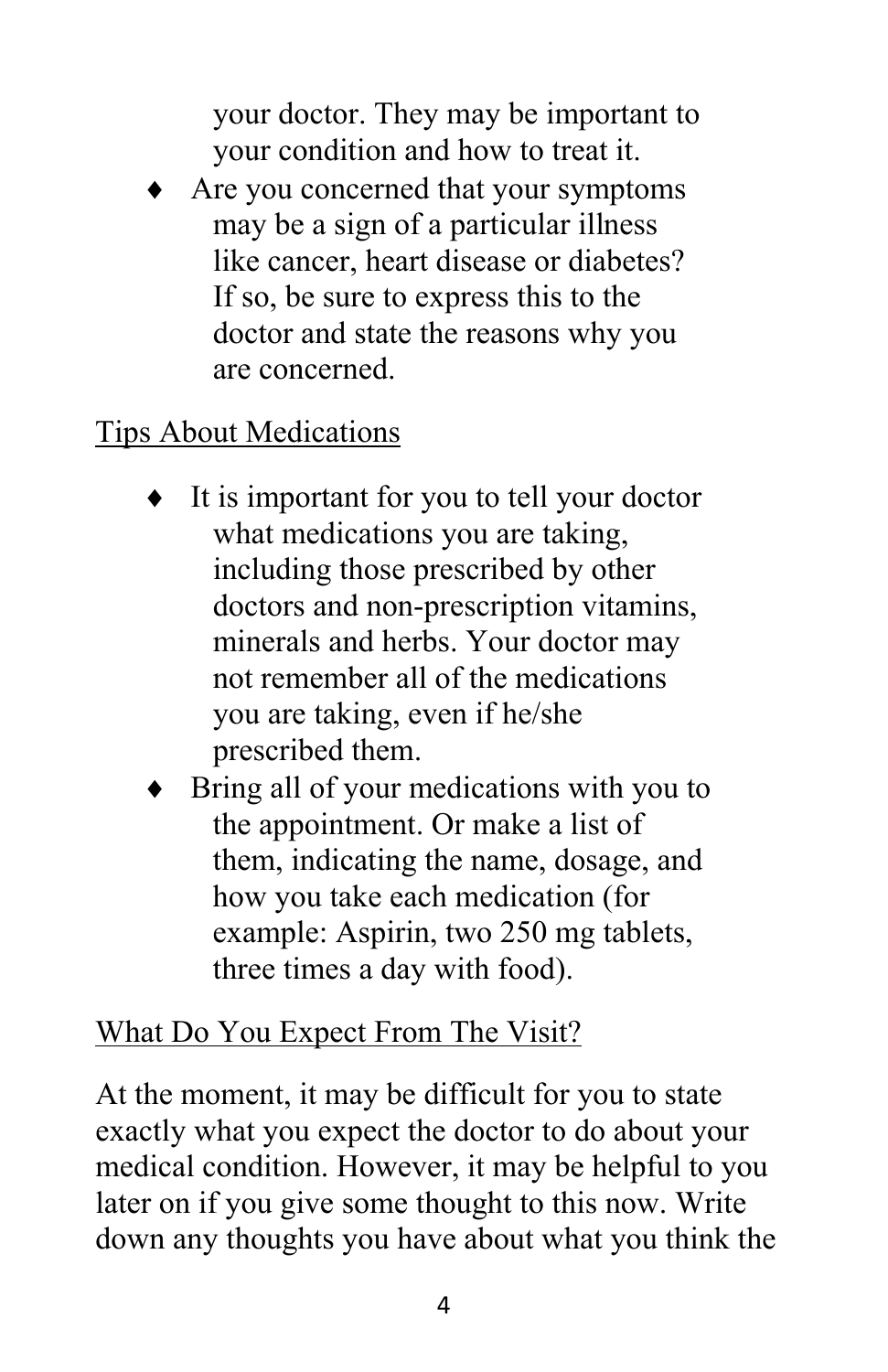doctor might do for you, (for example: prescribe a medication; order a test; recommend a specialist).

# **Asking Questions**

Thinking about questions to ask the doctor *before* the appointment will help you to decide what information is important for you to get during your visit. The following pages contain sample questions about topics that may be of interest to you. Write down any of the sample questions you want to ask.

- 1. Sample Questions About Diagnosis and Prognosis
	- What is the medical condition called?
	- Why do I have this medical problem?
	- How serious is the medical condition? Can I expect complete recovery or will it remain the same or get worse?
	- Will this condition affect my normal activities? If so, how?
	- How long will I have to follow the treatment for this condition?
	- How will I know if the condition is improving or getting worse?
	- Where can I find more information about the medical condition?
	- Are there support groups for this condition? If so, where may I contact them?

*Are there other questions or topics you want to discuss about diagnosis or prognosis that are not listed here?*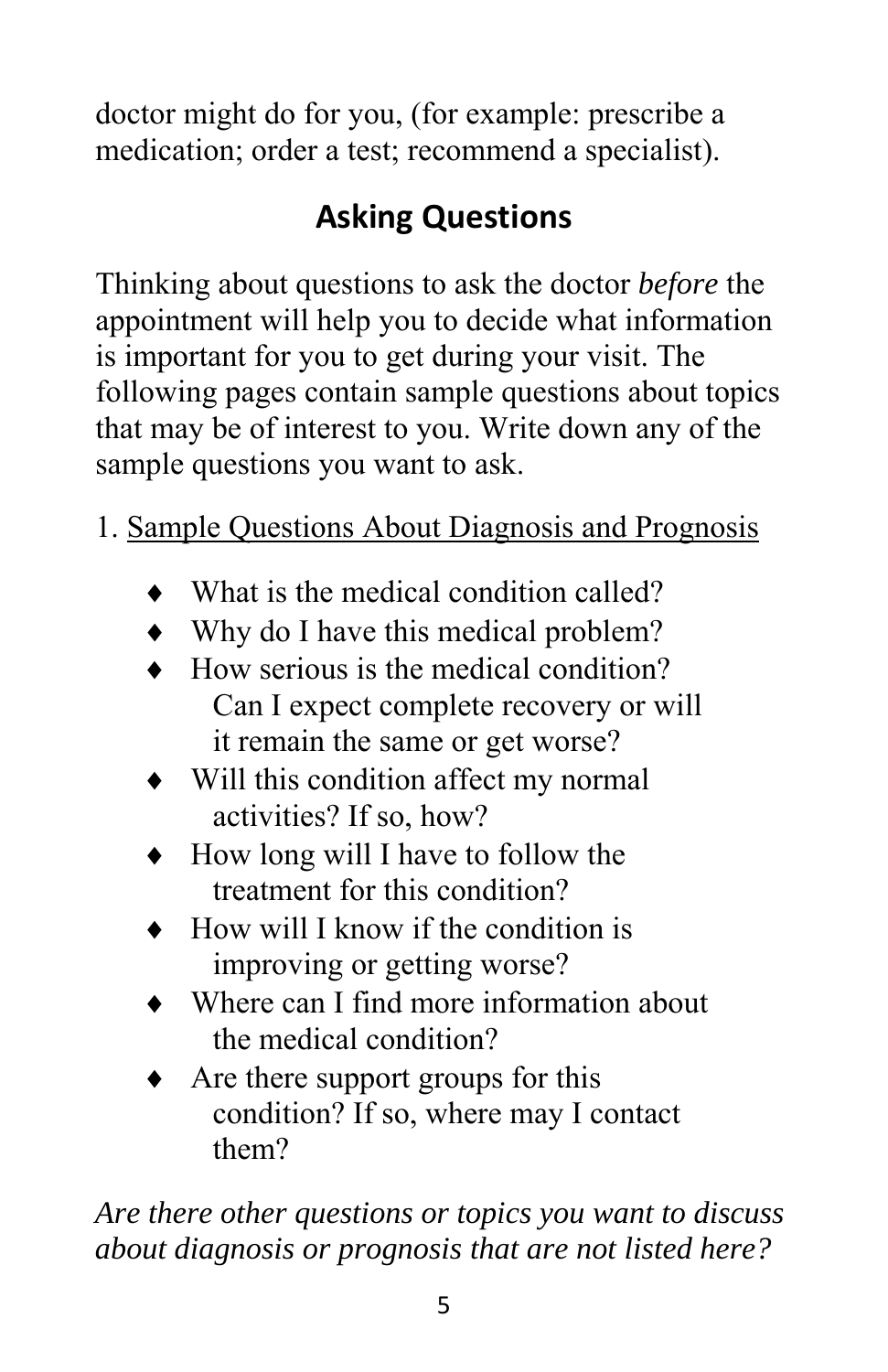# 2. Sample Questions about Tests or Procedures

If tests or procedures are ordered, you may want to ask questions like these:

- What is the purpose of the test/procedure? What will it tell us?
- Are there any risks in doing the test / procedure?
- What does the test/procedure involve? For example:
	- Will it be painful?
	- How long does it take?
	- Will I be awake or asleep?
	- Do I need to bring someone with me?
	- Does it matter what I eat or drink?
	- Do I need to stop taking medications?
	- Who does the test/procedure?
	- How is it done, what steps are involved?
	- Where is it done?
	- Who schedules the test/procedure?
	- Is it covered by my insurance?

*Are there other questions or topics you want to discuss about tests/procedures that are not listed here?* 

#### 3. Sample Questions About Medications

Often the treatment for a medical condition involves taking medication of some kind. Below are sample questions you may want to ask about prescribed or over-the-counter medications, including vitamins and herbs.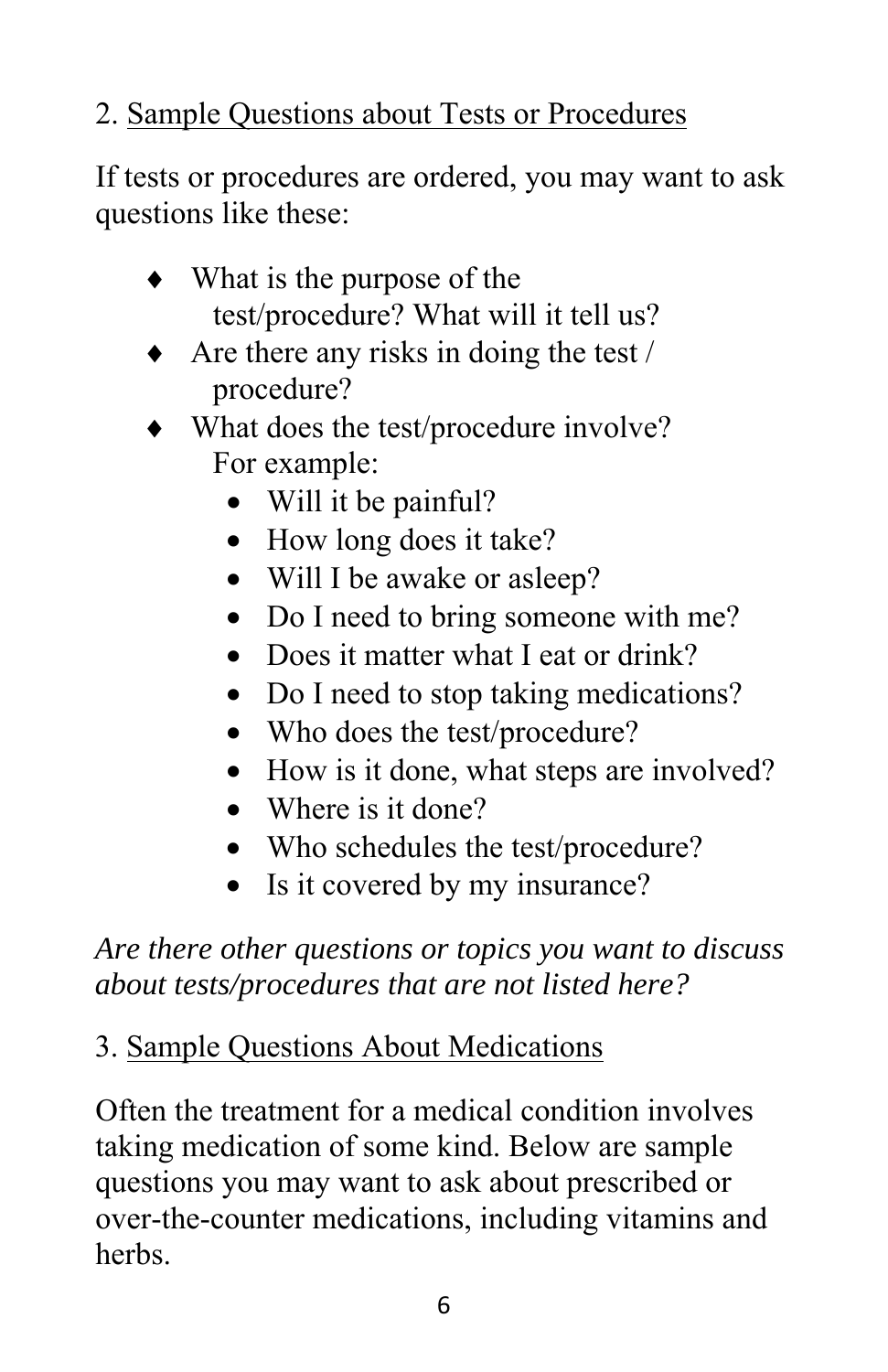- What is the name of the medication?
- Why am I taking it? What does it do?
- Does it have any side effects?
- Will it interact with other medicines, vitamins or herbs I am taking?
- How will I recognize negative reactions or effects? What should I do if I experience any of these?
- Are there other choices? Is there a generic?
- Do you have samples that I can try? [Really, it's OK to ask this!]
- Are there ways to treat my condition without medication?
- What will happen if I don't take the medicine?
- How much better will I feel after taking the medicine?
- How long until I feel better taking this medicine?
- How should I take it? How often should I take it?
- How long will I need to take it?
- $\bullet$  What should I do if I miss a dose?

*Are there other questions or topics you want to discuss about medications that are not listed here?*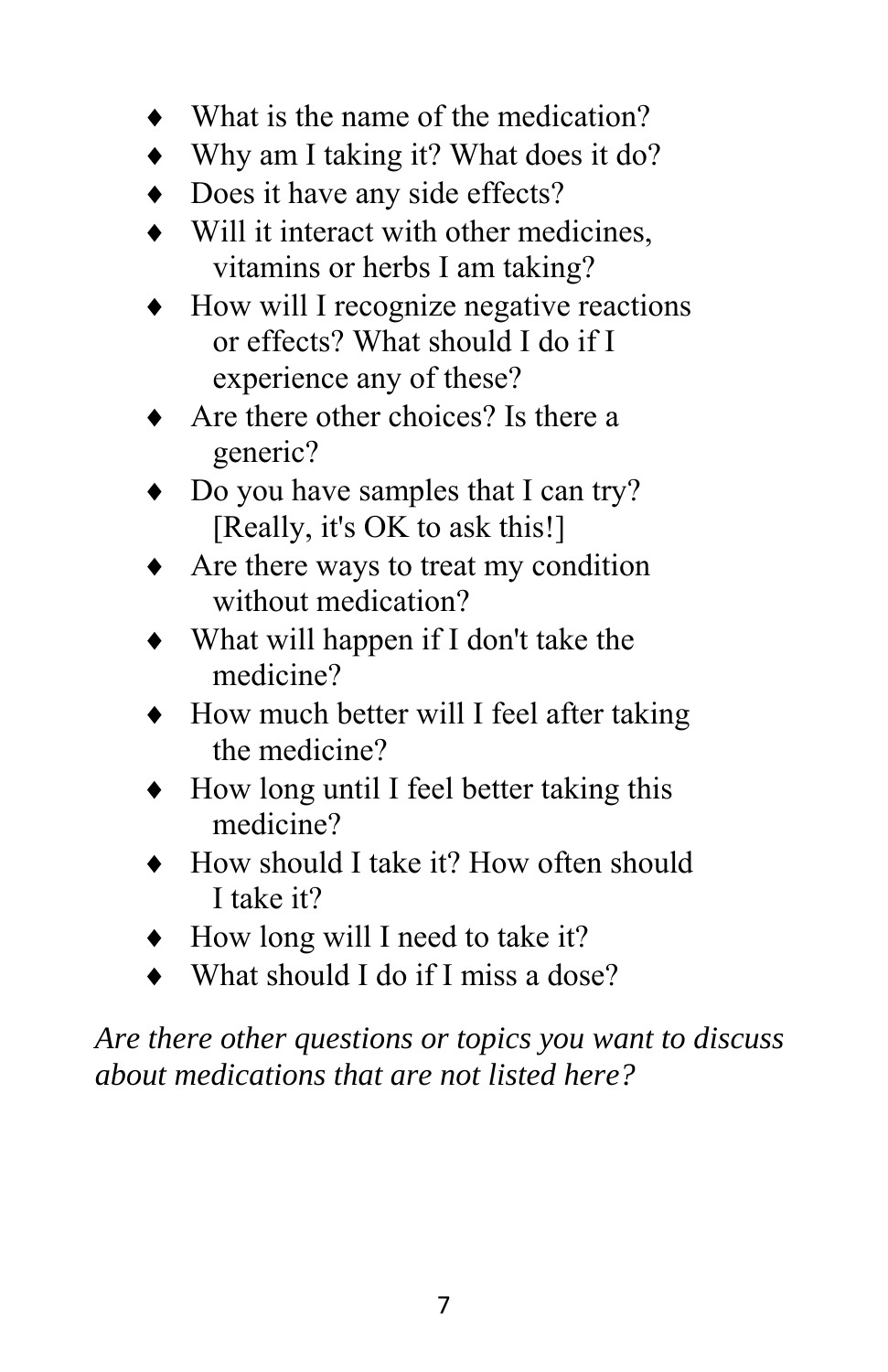# 4. Sample Questions About Other Treatments

The following are sample questions you may want to ask about treatments other than medications, such as a diet, exercise program, or physical therapy.

- Why should I do it? What will it do?
- How should I do it?
- How often shall I do it?
- How long will I need to do it?
- What are the advantages and disadvantages of doing it?
- When will I see results?
- How will I recognize negative reactions or effects?
- $\triangle$  Are there risks?
- What will happen if I don't do it?
- $\triangle$  Are there other choices?

*Be sure to write down any additional topics or questions you might want to discuss about possible treatments.* 

# **Checking Your Understanding of Information the Doctor Gives You**

It is a good idea to check your understanding of information the doctor gives you, such as directions for taking a medication. There are three ways you can do this:

 $\triangleleft$  Ask the doctor to repeat or clarify information that is unclear.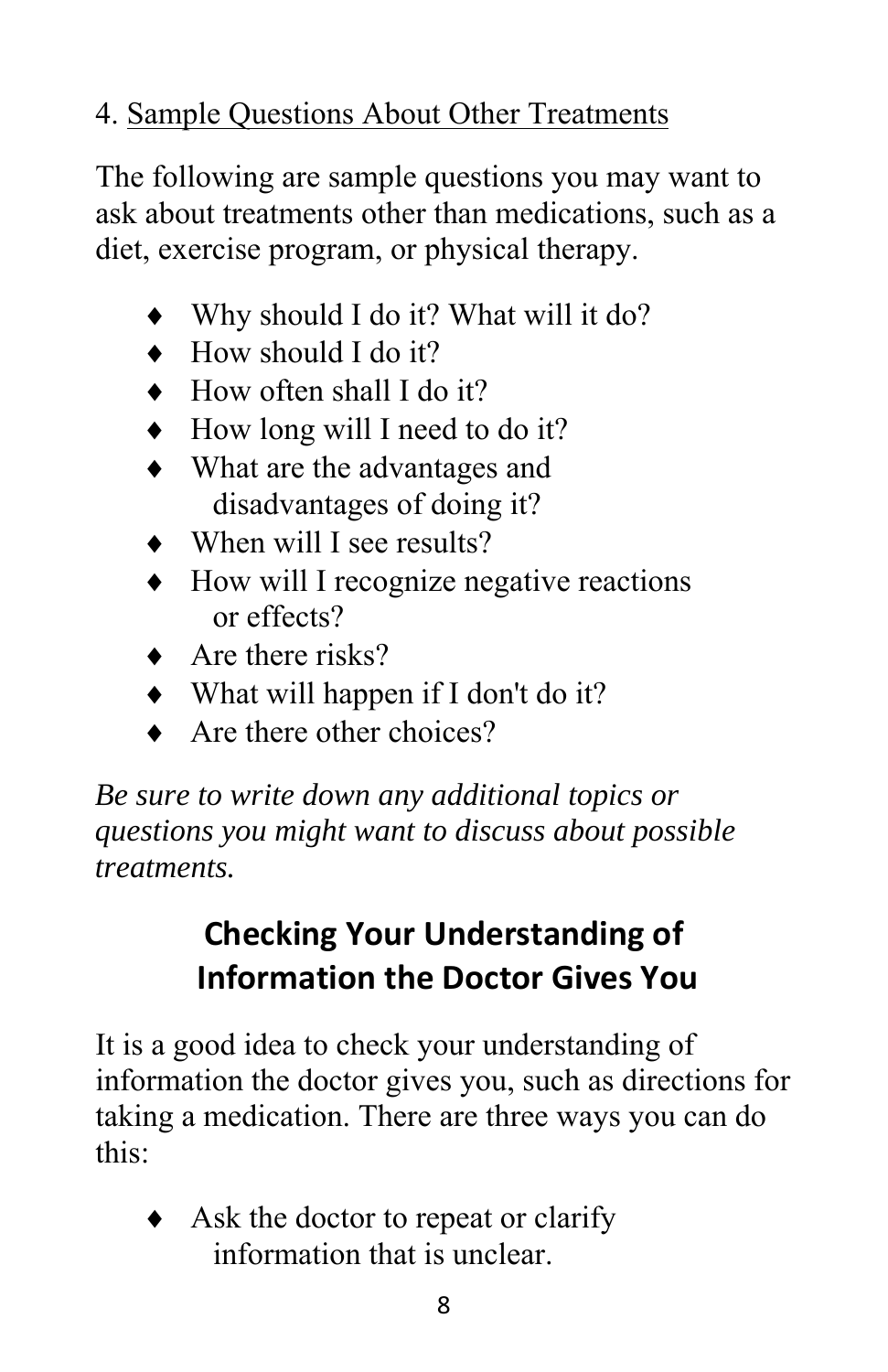- ◆ Repeat aloud what the doctor just said.
- Summarize your understanding of what the doctor just said.

Sometimes patients are a little shy about checking their understanding, but doing so is very important. It shows the doctor that you are concerned about getting complete and correct information. Also, you are more likely to remember the information *if you summarize in your own words what the doctor has told you*.

Don't hesitate to ask the doctor to spell medical terms, draw a picture or write down information for you. If you are shy about checking on information the doctor gives you, consider asking him/her for permission to tape record the visit, or ask someone to accompany you to the appointment.

# **Expressing Concerns About the Recommended Treatment**

Sometimes patients experience problems following the treatment a doctor prescribes. For example, medications may have side effects that interfere with activities patients enjoy. Often when patients experience such difficulties they either change the prescribed treatment, or stop following it entirely.

Unfortunately, even if there are good reasons for changing or stopping a treatment, patients can unknowingly hurt themselves doing so. *The solution to this dilemma is to be honest with your doctor in*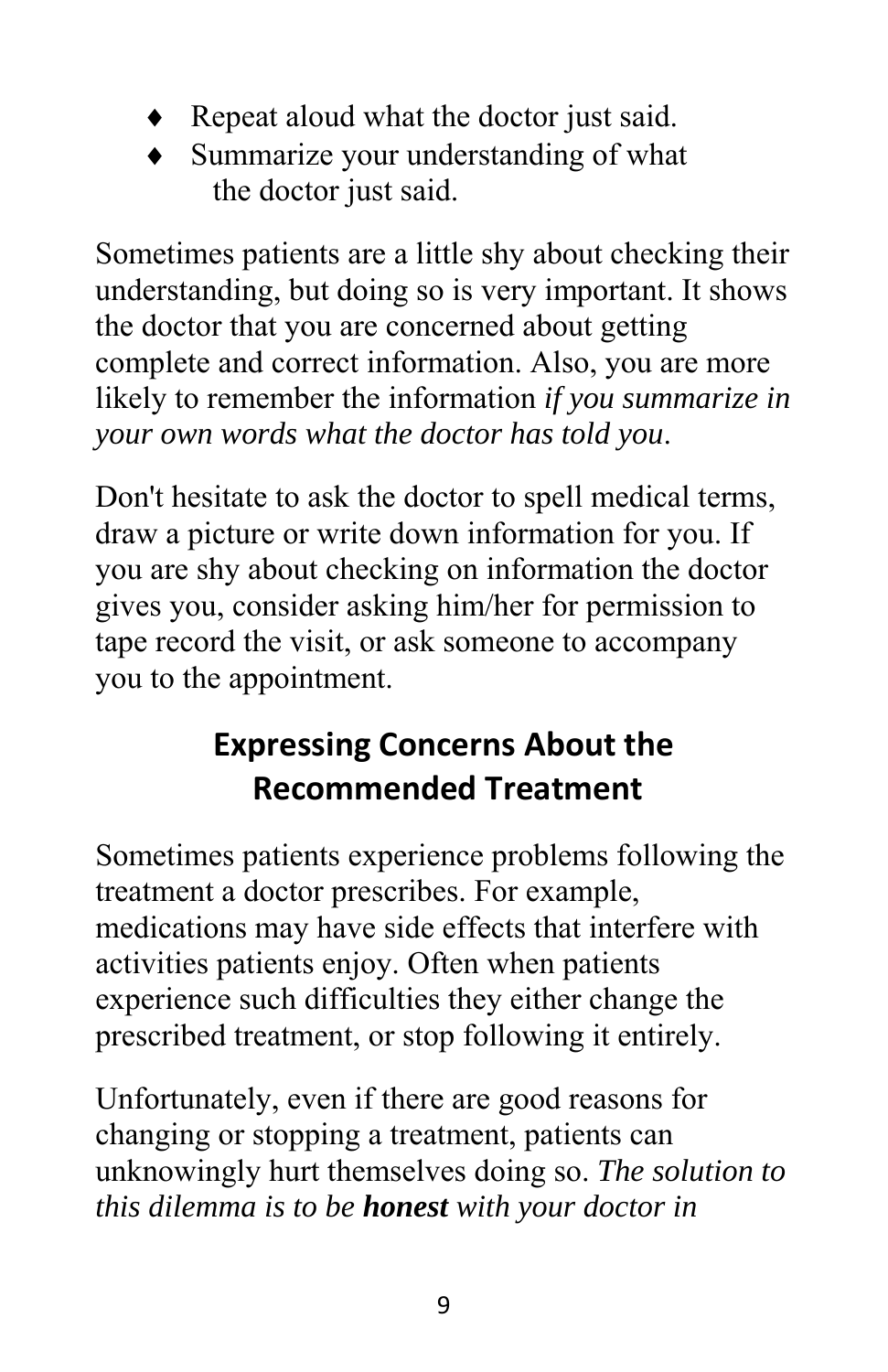*expressing concerns about the treatment*. Don't hesitate to

- Explain how you are following the treatment (partially or not at all), and your reasons for doing so.
- Express your willingness to work with the doctor to find a more agreeable treatment or to change the treatment to better meet your needs.

*At this time, please write down concerns you have about any of the treatments that have been prescribed for you, what you would like to change, and why.* 

### Summary: The **PACE** System

Remember to stay on **PACE** in communicating with your doctor by

- **PRESENTING** detailed information.
- **ASKING** questions.
- **CHECKING** on your understanding of information given to you.
- **EXPRESSING** any concerns you have about the treatment.

In addition to these **PACE** tips, you may find the following recommendations helpful.

#### Tips About Making An Appointment

Your stated reason for making an appointment determines how much time the nurse or receptionist sets aside in the doctor's schedule for your visit.